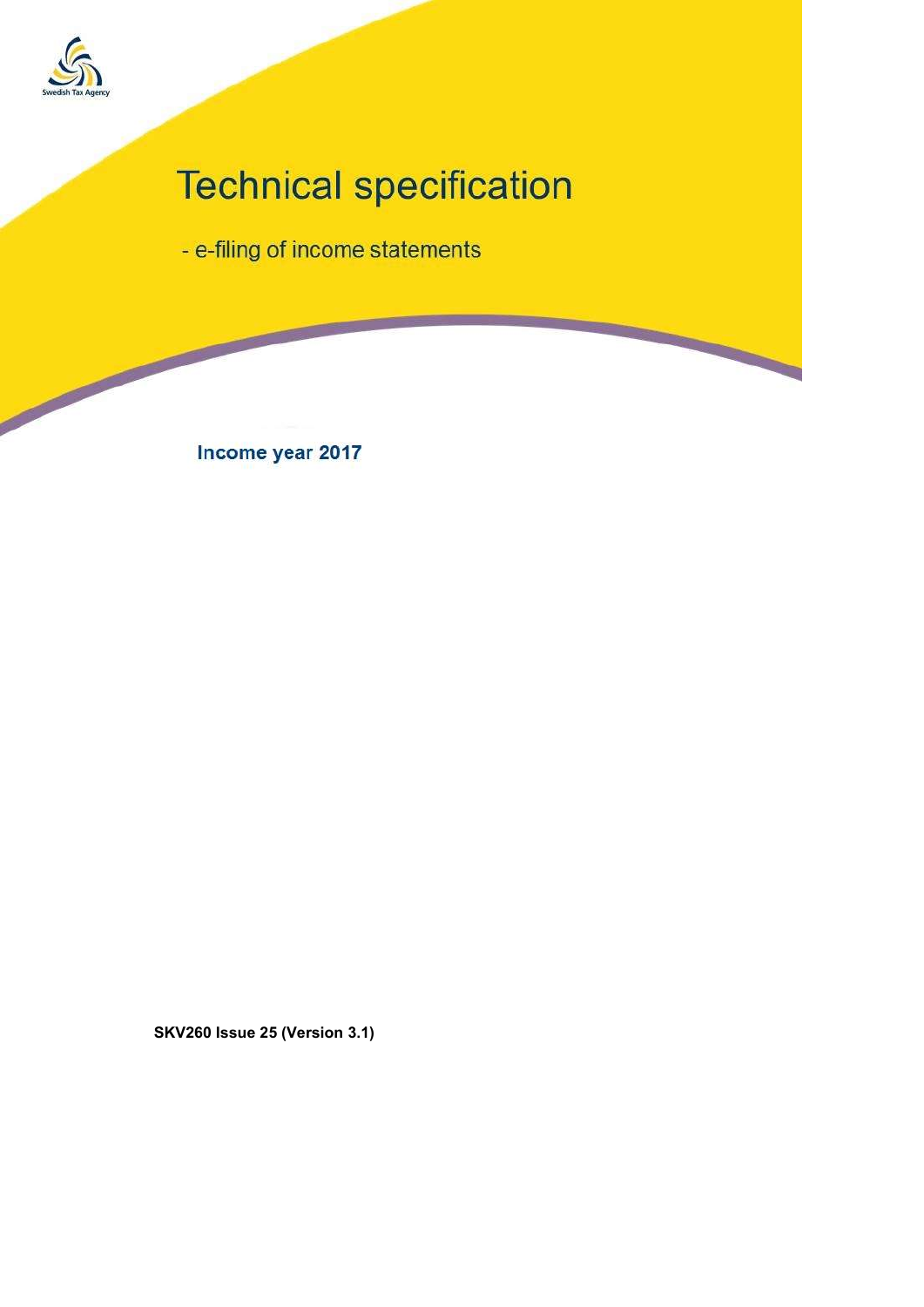# **Contents**

| 4.3 Informing the person to whom the information relates7              |  |
|------------------------------------------------------------------------|--|
|                                                                        |  |
|                                                                        |  |
|                                                                        |  |
|                                                                        |  |
|                                                                        |  |
|                                                                        |  |
|                                                                        |  |
|                                                                        |  |
| 6.3 Identifying the person to whom the income statement relates        |  |
|                                                                        |  |
|                                                                        |  |
| 10                                                                     |  |
| 6.7 Income statements without personal ID number 10                    |  |
|                                                                        |  |
| Identifiers of common income statement forms 12                        |  |
|                                                                        |  |
|                                                                        |  |
| 7.1 Correction of income statements and withholding tax information 12 |  |
| 7.2 Correction of income statement submitted for the wrong person      |  |
| 7.3 Removal of submitted income statements  13                         |  |
|                                                                        |  |
| Technical requirements and testing of new XML format14                 |  |
|                                                                        |  |
|                                                                        |  |
|                                                                        |  |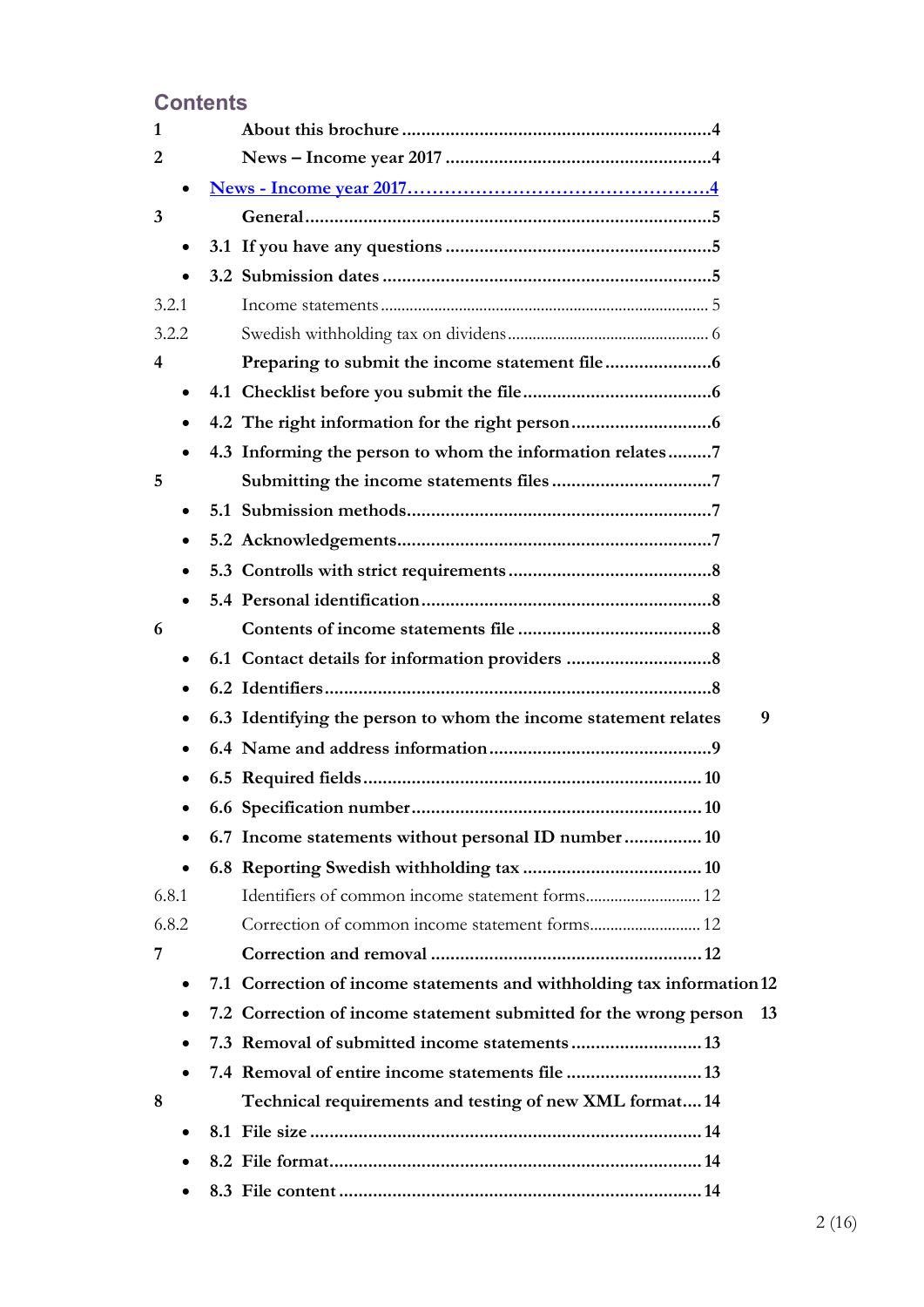| q |  |  |
|---|--|--|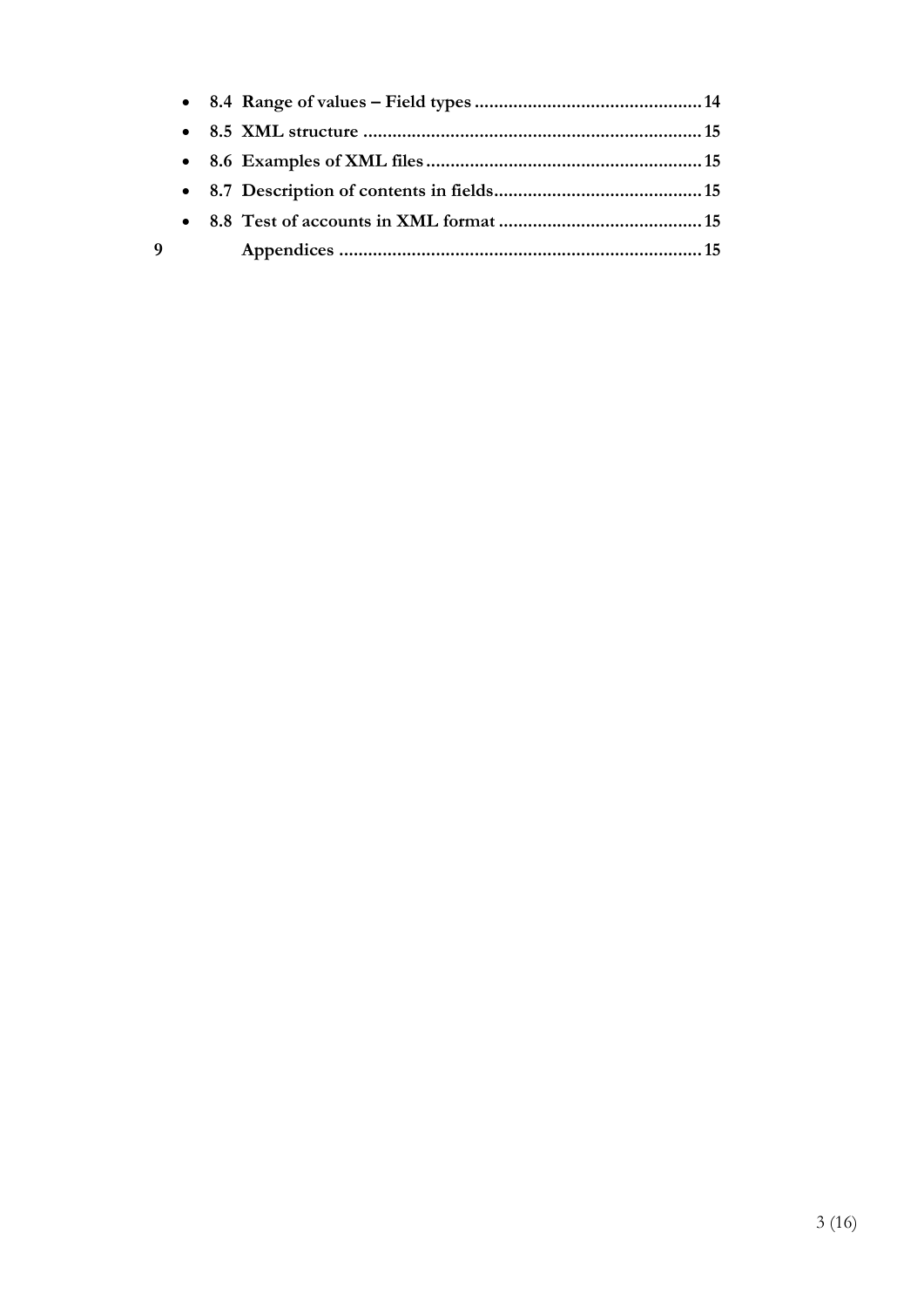# 1 About this brochure

This brochure describes how to design and submit data files containing income statements. The brochure is intended primarily for software companies and information providers with their own systems for generating income statement files.

The technical description applies to the reporting of income statements and Swedish withholding tax on dividends relating to income year 2017.

## 2 News – Income year 2017

From income year 2017 a few changes are introduced that will affect how income statements are reported. The changes concern the following income statement (KU) forms as described below.

#### KU10

One control is added to the field *Personal identity number* (FK215). Its purpouse is to support the user to avoid recording income to legal persons in the wrong field. Income in Cash gross income etc. (FK011), benefits (FK012 and FK013), and Remuneration for which the employee pays social security contributions (FK25) can not be combined with a legal persons organization number in Personal identity number (FK215).

#### KU10 – KU17

The control (control-ID 140) which prevented Remunerations for which social security contributions are not paid (FK031) to be combined with Social security agreement exists (FK093) is removed since such combination can be correct in some cases.

 $\bullet$  KU55

The control (control-ID 105) which prevented a value in *Purchase price* (FK643) in the same income statement as *Share 1974* (FK645) is removed.

All changes in the income statements are posted in appendix 2 in a separate section under each income statement type.

#### 2.1 News – Income year 2017

For you who submit KU10, 16 och 18

Due to legal changes, Tax Identification Number (TIN) is now to be stated in theese forms. Income statements regarding employment etc. must from income year 2017 contain information on foreign Tax identification Number if the payee/employee is fully liable for Swedish taxation but residing in another country (5 kap. 11 b § SFF). Earlier, TIN was mandatory if the payee/employee was residing in another country but only had limited tax liability in Sweden.

- For you who submit KU18 och KU19 A new code for the field type "Ersättningskod" has been added. The code is named "406" and relates to " Subsidy on education regarding additional pedagogical training that leads to a teaching examina for persons that have an examina on a research level ".
- For you who submit KU80 och KU81 It is from now on possible to state the Date of Birth for a person to whom the information relates if that person has no Swedish personal identity number or coordination number.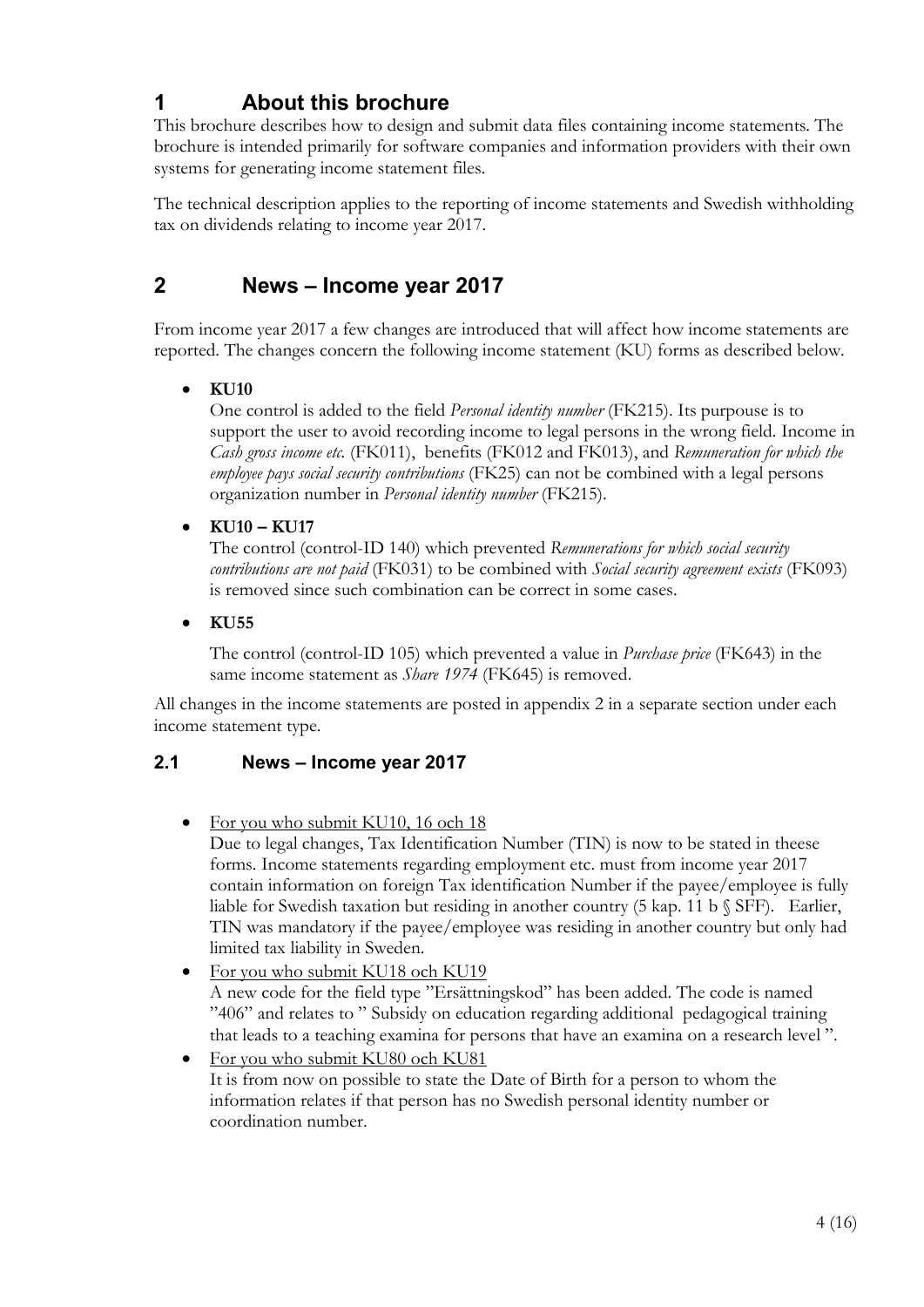# 3 General

Information providers must submit to the Swedish Tax Agency annual income statements on salaries and remuneration paid, securities sold, etc. Deductions made for Swedish withholding tax on dividends must be accounted for and paid regularly over the income year, no later than four months after the dividend.

In addition to submitting the income statement on file, it is now possible to submit income statements electronicallyvia manual input via an e-service. The e-service contains instructions on how to register data.

Information about requirements can be found in brochures available at the Swedish Tax Agency's website.

Note: The brochures for income year 2017 will be updated during the year 2017.

SKV 304 Income statements – salaries, remuneration, etc. Available in Swedish only

SKV 373 Income statements – interest, dividends, etc. Available in Swedish only

SKV 378 Tax rules for housing associations and their members. Available in Swedish only

SKV 442 Special income tax for people working in Sweden and living abroad

SKV 347 Information about the KU66 form

Information about Swedish withholding tax on dividends is available at the Swedish Tax Agency's website, www.skatteverket.se.

Information, with examples, on how to fill in the KU55 form is available at the Swedish Tax Agency's website, www.skatteverket.se.

#### 3.1 If you have any questions

General questions. You can contact the Swedish tax Agency in several ways:

- Visit the website, www.skatteverket.se
- Call the Tax Information (Skatteupplysningen) at +46 (0)771-567 567
- E-mail your questions by filling out a form found on the page "Contact us" at www.skatteverket.se

Technical queries are handled by Technical Support at 0771-787 787. Note: From abroad, dial +46 8 764 92 10.

#### 3.2 Submission dates

The dates for submitting income statements as well as corrections are important to keep in mind, as is the date for reporting Swedish withholding tax on dividends.

#### 3.2.1 Income statements

31 January – Income statements must be submitted to the Swedish Tax Agency no later than 31 January of the year following the income year. Corrections to income statements must be submitted promptly. Corrections submitted by 1 March are taken into account at the preprinting of the income tax return.

30 June – Income statement, KU72, must be submitted to the Swedish Tax Agency no later than 30 June of the year following the income year.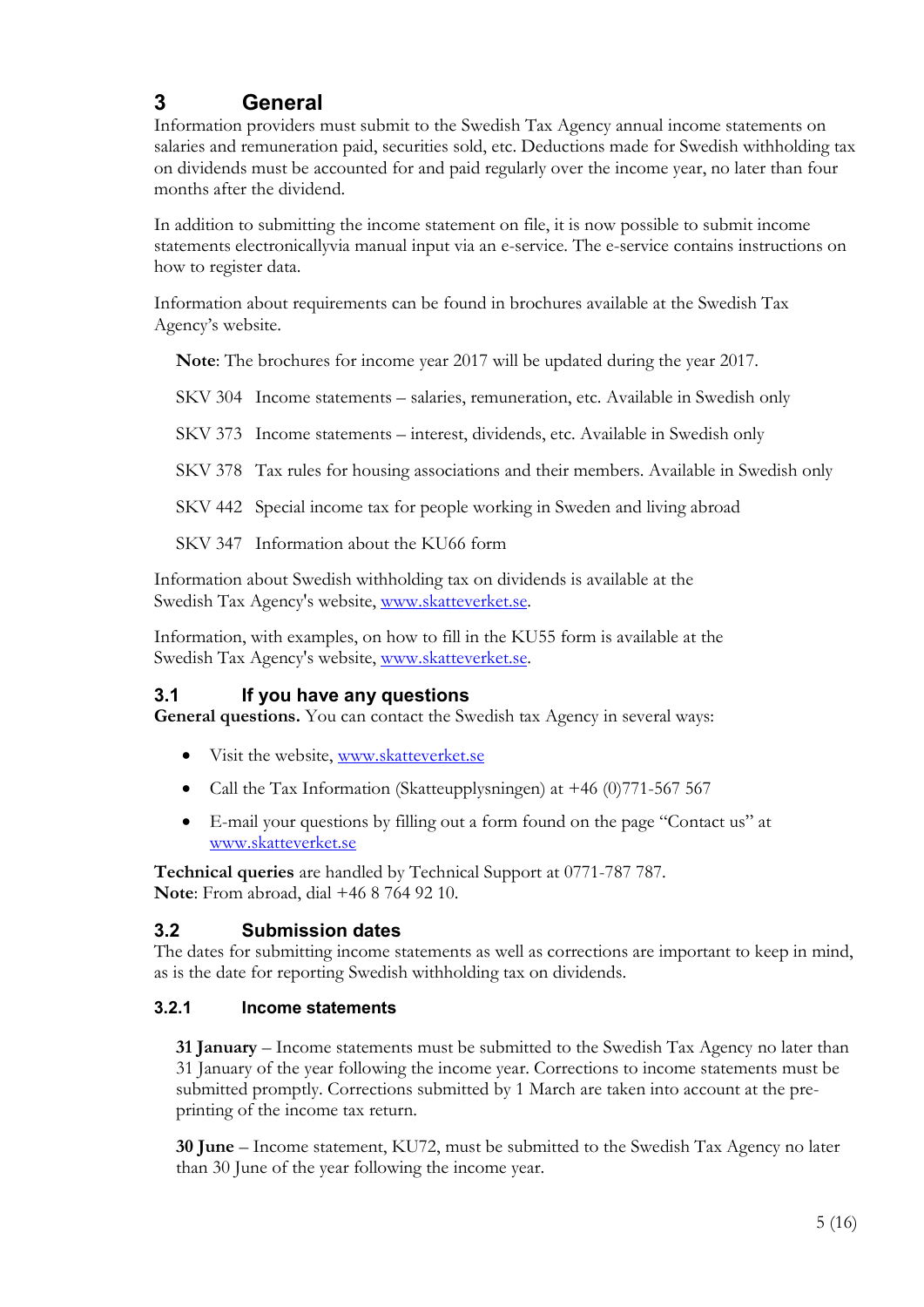#### 3.2.2 Swedish withholding tax on dividens

Swedish tax on dividends must be reported no later than four (4) months after the dividend.

## 4 Preparing to submit the income statement file

#### 4.1 Checklist before you submit the file

It is important that the information submitted are of high quality. Therefore you are recommended to use the checklist below before submitting your report. The checklist can save both time and trouble for you, the Swedish Tax Agency, and for the person to whom the information relates.

When reporting income statements, you need to consider the following:

- Make sure the same information provider number (FK201) has been used to report the employer's contributions and deducted tax, PAYE.
- Make sure the file contains relevant and updated contact information.
- Make sure the specification number (FK570) is specified for all income statements.
- If the person to whom the information relates has no Swedish personal identity number or coordination number, the following must be stated:
	- o FK222 Date of Birth (FK224 Other ID number for legal entities)
	- o FK216, 217 First Name, Last Name
	- o FK218 Street address
	- o FK220 Postal location

Note: FK230, FriAdress, together with FK221, LandskodPostort, may be used instead of Fk218 and Fk220.

- Check that all remuneration or costs are included and that they have been given the accurate element names.
- Check that you have entered the ISIN for all securities that have ISIN.

Note: If ISIN has a country code other than "SE", make sure always to add a name in plain text. Also make sure that your "own" internal ISINs are converted to actual ISINs (FK572).

#### 4.2 The right information for the right person

The summary and pre-printing of income tax returns are based on the submitted income statement. Therefore it is important that the income statements are provided

- on time,
- with the correct Swedish personal identity number or coordination number (correct identity), and
- with correct figures.

Income earners are also credited with preliminary tax based on the submitted income statements. Employers and others who report information in the PAYE return, must make sure that the information is consistent with the submitted income statements.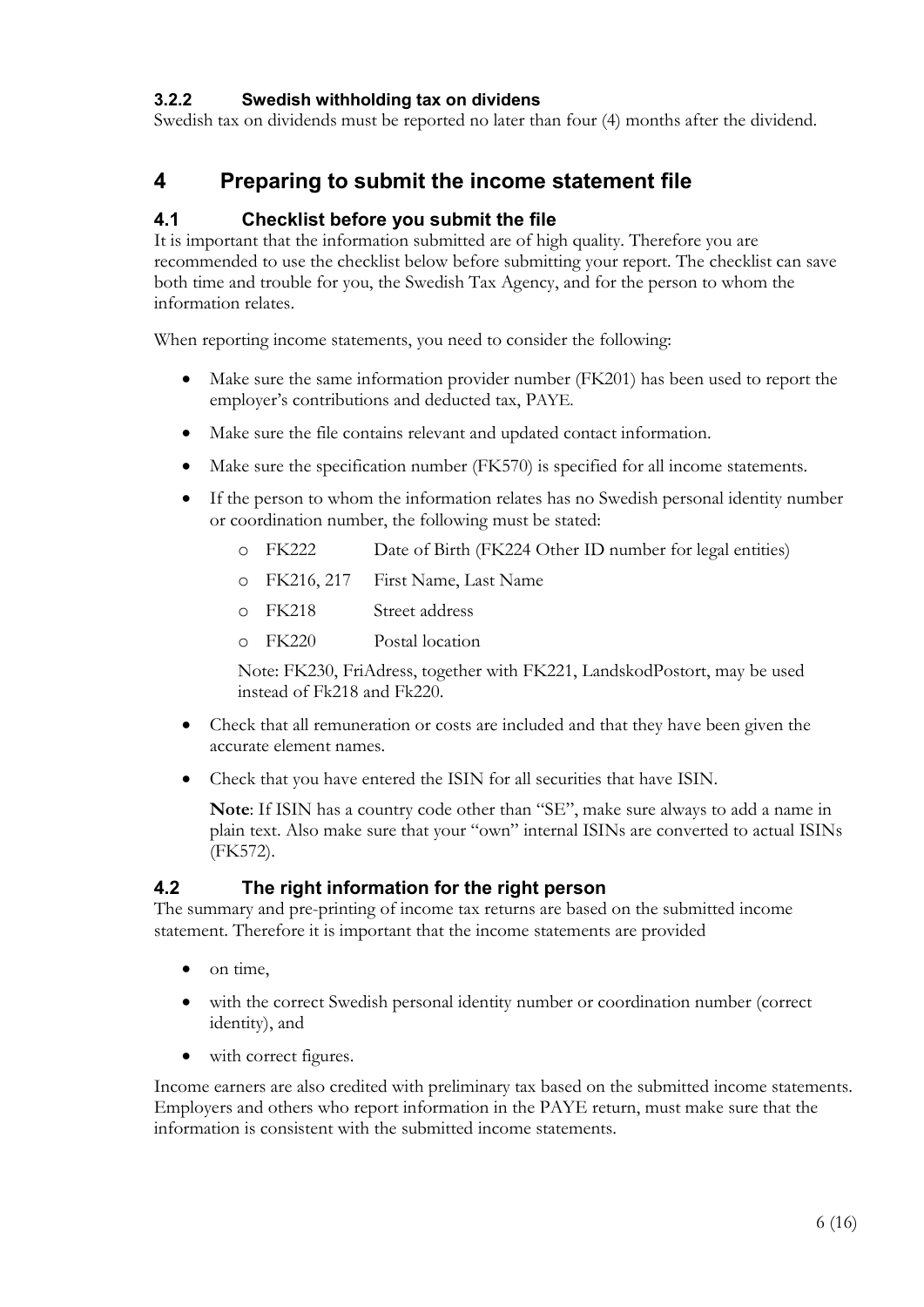#### 4.3 Informing the person to whom the information relates

When the income statement has been submitted to the Swedish Tax Agency, the equivalent information must be submitted to the person to whom the information relates. The information can be submitted in any of the following ways:

- On the last pay slip for the year
- On annual statements
- On personal forms adapted to suit personal printing routines and needs
- By e-mail

It is important that it is easy to compare the income statement inforrmation with the information on the income tax return.

If income statement KU13 or KU14 has been submitted, the information sent to the employee must include a statement to the following effect:

KU13: "This information refers to income which, as part of the decision on special income tax for non-residents, should not be declared in Sweden."

KU14: "This information refers to a special income statement, that is, pensionable income and replacement of income statements, for income that should not be declared in Sweden."

## 5 Submitting the income statements files

#### 5.1 Submission methods

Income statement files can be submitted via the two following e-services:

- Lämna kontrolluppgifter, Filöverföring. The e-service requires an e-ID.
- e-Transport. The e-service requires Steria Certificates and an agreement with the Swedish Tax Agency.

The files must be prepared according to the instructions in this brochure.

The e-Service Lämna kontrolluppgifter allows you to register income statements manually. The purpose of this procedure is to eliminate the need to submit income statements on paper, although that possibility will still remain. The forms can be downloaded from the Swedish Tax Agency's website.

#### 5.2 Acknowledgements

When the Swedish Tax Agency receives an accurate income statements file, an electronic acknowledgement is generated and sent to the person who submitted the file. The acknowledgement is a confirmation that the Tax Agency has received and can read the reported income statements.

If the income statements file submitted contains errors, you will receive an error message detailing the errors detected.

Note: If the file has been sent via e-Transport, the error message will not contain detailed error information. Also, the acknowledgement is not made immediately; it is sent by e-mail to the e-mail address stated in the file's XML-group *Avsandare* (information of sender) with delay.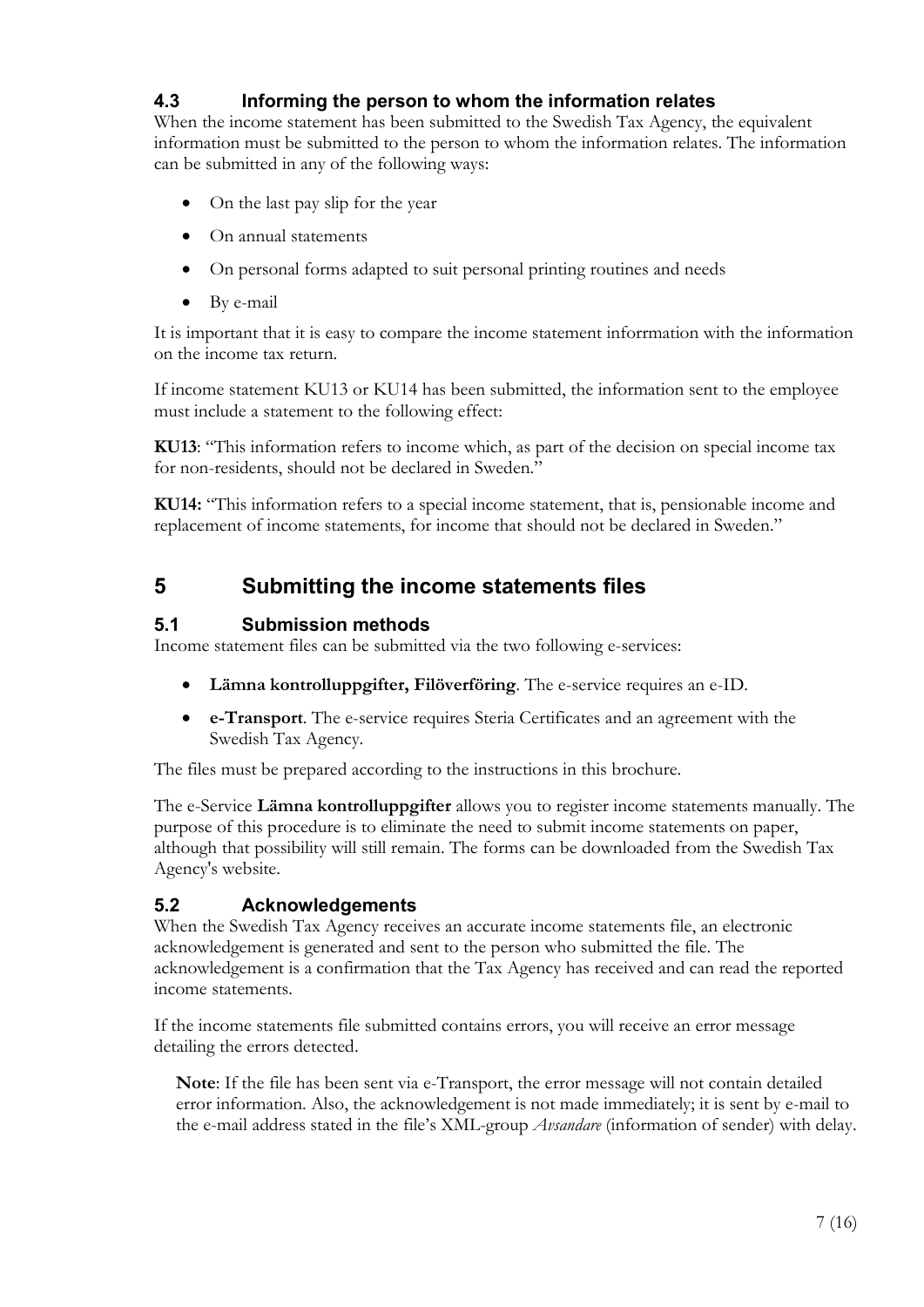### 5.3 Controlls with strict requirements

The Swedish Tax Agency does not accept files lacking mandatory identification data, or that contain formatting errors, field type errors, or errors related to the connection between fields. The reqirements are stated in appendix 1 and 2.

#### 5.4 Personal identification

The Swedish Tax Agency has improved the security of the e-service for filing income statements. This means that you have to identify yourself whenever you wish to submit income statements electronically.

- If you submit an income statement file via file transfer, you have to identify yourself with e-ID. It does not mean that you are personally responsible for the file contents, but it enables the Swedish Tax Agency to identify the source of information.
- Submitting income statements files via e-transport requires an agreement with the Swedish Tax Agency. When you log into the e-transport interface, you use an authentication certificate authorised by the Swedish Tax Agency. Certificates are issued by an approved external party for e-transport. At present, valid certificates are only available from Steria AB.

Note: You do not have to log in with your e-ID in order to test your file in the Swedish Tax Agency's test service.

# 6 Contents of income statements file

#### 6.1 Contact details for information providers

Having access to accurate contact details makes it easier for both information providers and the Swedish Tax Agency.

The section Blankettgemensamt of the income statement file should contain details about those who are contact persons for the providers of income statement information.

Note: At least one contact person must be specified for the information providers.

Large organisations may have different contact persons for different departments or divisions. For this reason, it is possible to provide contact details for several persons in the section Blankettgemensamt. For example, one company may have one contact person for income statements dealing with the company's employees, and another contact person for the income statements dealing with securities. In the field Sakomrade (area of expertise) you can specify which part of the business a certain contact person is responsible for.

#### 6.2 Identifiers

An income statement is identified as unique through a combination of five fields. These five fields are called identifiers. If only one of the identifiers are different from this identifier on another income statement, then the two incomestatements are distinguished from each other. The following income statement fields are identifiers:

| KU type      | The form that should be used for the income statements in question |
|--------------|--------------------------------------------------------------------|
| <b>FK201</b> | The information provider's personal ID or corporate ID number      |
| <b>FK203</b> | Income year                                                        |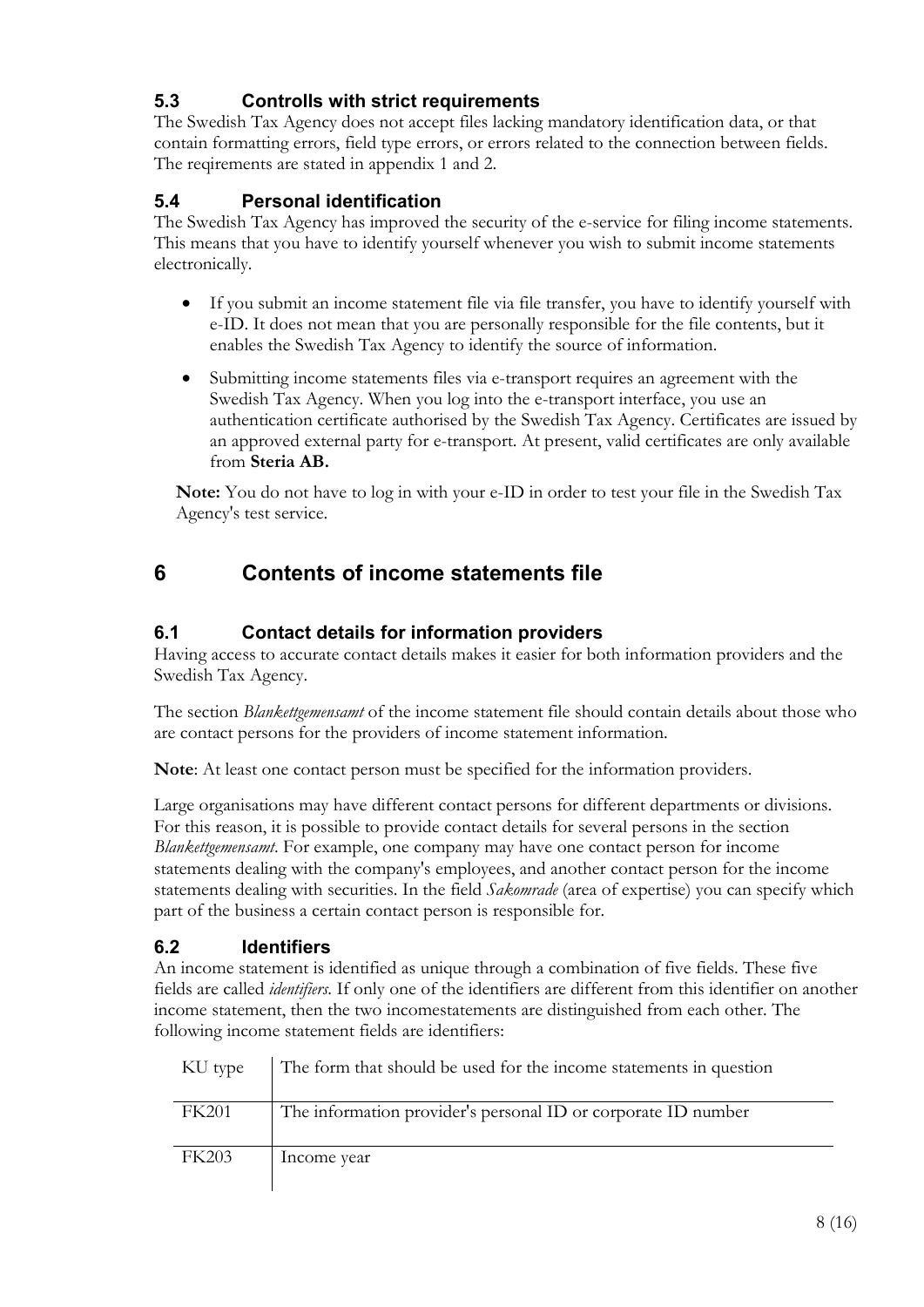| FK215,   | Whoever the income statement relates to. Personal ID, coordination         |  |
|----------|----------------------------------------------------------------------------|--|
| FK222 or | number, or corporate ID number (FK215). Should none of these numbers       |  |
| FK224    | exist, specify date of birth for an individual (F222) or another ID number |  |
|          | for a legal entity (FK224).                                                |  |
| FK570    | Specification number                                                       |  |
|          |                                                                            |  |

These five identifiers are mandatory and must be specified in all income statements. They are also important for correction or removal, see the section Correction and removal.

Note: These identifiers are also valid when reporting withholding tax on dividends on KU31. This means that reports for a physical or legal person, who receives dividend from different companies in the same income year, must contain different specification numbers.

#### 6.3 Identifying the person to whom the income statement relates

The person to whom the income statement information relates must be identified. This can be done by specifying one of the following fields:

Personal ID number field (FK215). Use this field if the person has a personal ID number, or if the person has a coordination number but no personal ID number.

Date of Birth field (FK222). Use this field if the person lacks both personal ID number and coordination number.

Enter the date of birth in the format YYYYMMDDnnn

The three n digits at the end are used to distinguish between individuals who were born on the same day and are all lacking a personal ID number.

Example: A person who was born on June 4 in 1989 and who lacks a personal ID number, the number 19890604001 should be entered in the date of birth field.

The details entered in the Date of Birth field should be reused for any additional income statement provided for the same individual.

Other ID Number (FK 224). For income statements relating to foreign legal persons who have neither a Swedish corporate number nor a registration number, the Other ID Number (FK 224) should be specified, not the Date of Birth field. The Other ID Number field can also be used in cases where a physical person lacks personal ID number or coordination and the date of birth is unknown.

The formal requirement for the Other ID Number is that you have to state at least one digit. Blank, or "space" is not a valid digit. It is recommended that the legal person's foreign organisation number is specified.

#### 6.4 Name and address information

Swedish residents. For income statements relating to individuals with a Swedish personal ID number and a registered residence in Sweden, name and address information does not have to be specified.

Non-residents. For income statements relating to non-residents, both persons with a Swedish personal ID number and those with a coordination number, the following fields should be specified: First name (FK216) and Last name (FK217), Street address (FK218), Postal code (FK219), Postal location (FK220), and Country code for postal location (FK221).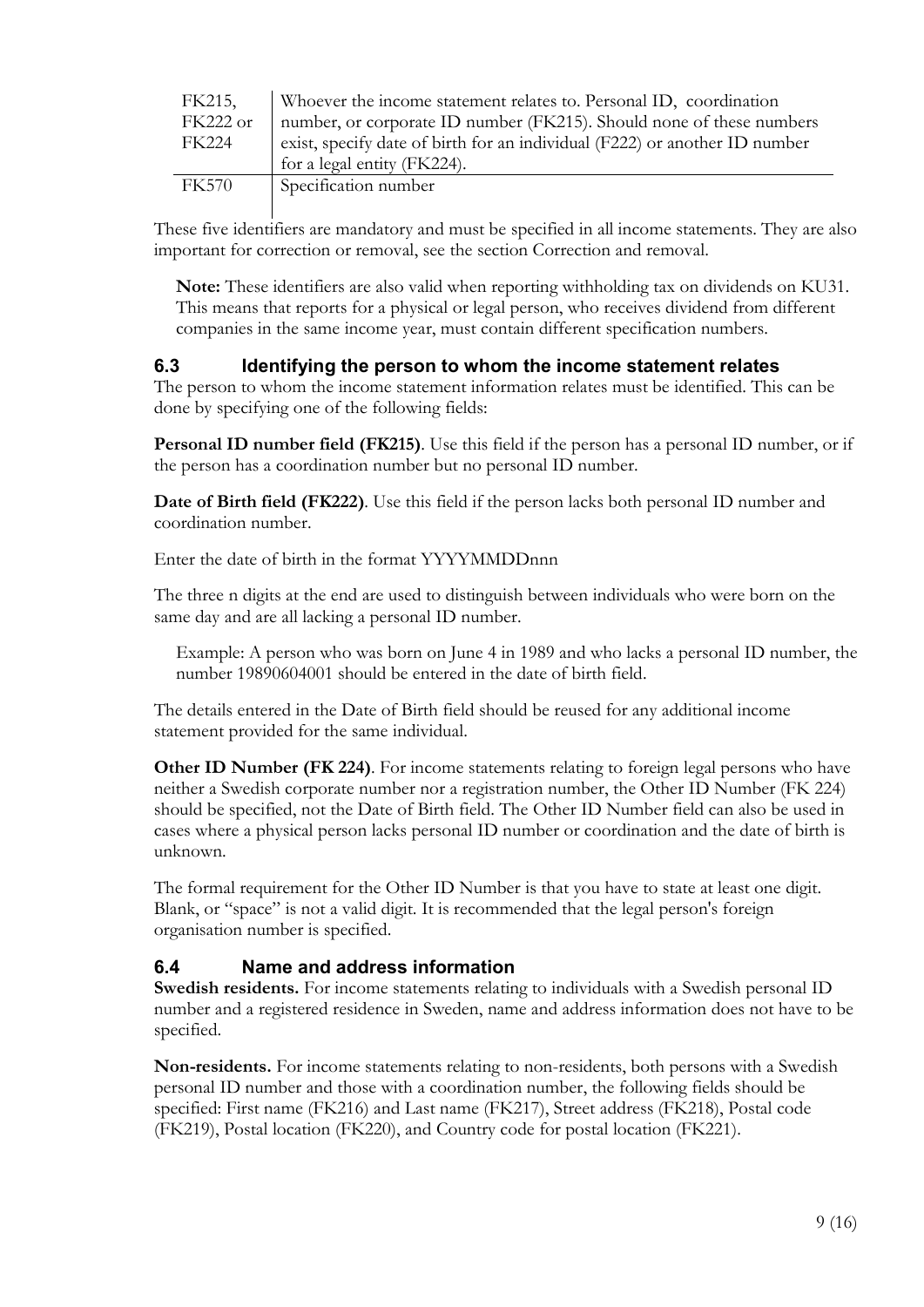If the address does not fit in the regular address fields, Free address (FK230) can be used instead of FK218, FK219 and FK220. It could be a foreign address that are structured differently than a Swedish address. Country code (FK221) is compulsory if you use Free address.

Foreign legal entities. For income statements relating to foreign legal entities, the following fields should be specified: Orgname (FK226), Street address (FK218), Postal code (FK219), Postal location (FK220), and Country code for postal location (FK221).

If the address information does not fit in the field Street address (FK218), the field Street adress2 (FK228) can be used. Can the address information not be distinguished to street, postal code and postal location, the "free address" field Free Address (FK230) can be used. With Free Address a Country Code (FK221) must always be specified. For persons with a coordination number, the address of their native country should be entered, if possible.

Note: If a Swedish personal ID number, coordination number or corporate ID number is missing, the Date of Birth field (for physical persons) or the OtherIDNo fild (for legal entities) should be specified.

#### 6.5 Required fields

An income statement must meet certain minimum requirements in order to be approved for electronic submission. The information in question is so essential for the income statement type submitted that the Swedish Tax Agency has no use for the income statement should the information be missing.

Example: An income statement for interest expense must include amounts in at least one of the fields for interest expense. The only exception is when you want to remove an income statement. Then no fields except for identifiers, may exist. Therefore, the associated controls that check this are designed to indicate if the removal marking (FK205) as well as the essential fields are left empty.

#### 6.6 Specification number

The specification number (FK570) must always be specified each income statement. This applies even if you only submit one income statement for the same person.

Note: If the person submitting an income statement for another information provider adds a specification number, it is important that the information provider is aware of the specification number. If the information provider is to submit corrections or removals, the corrected income statement must have the same specification number as the income statement previously submitted.

#### 6.7 Income statements without personal ID number

Income statements without a personal ID number are not included in the income tax return 1, and the person to whom the information relates, is not credited for the preliminary tax. In contrast, the income statement is included when reconciling reported preliminary tax and employer contributions with the PAYE returns.

#### 6.8 Reporting Swedish withholding tax

From income year 2015, the form KU31 should be used to report Swedish withholding tax paid on dividends from companies that are VPC registered or VPC affiliated. The same rules that apply to income statements, also apply to Swedish withholding tax registered via KU31, except that they are submitted four (4) months after the dividend. When you report Swedish withholding tax via KU31, you should not report the same dividend on another KU31.

When Swedish withholding tax is registered in the KU31, you do not have to submit another KU31 for the same dividend. However, you need to submit a common income statement. The common income statement form can be sumbitted electronically in the XML file's form section,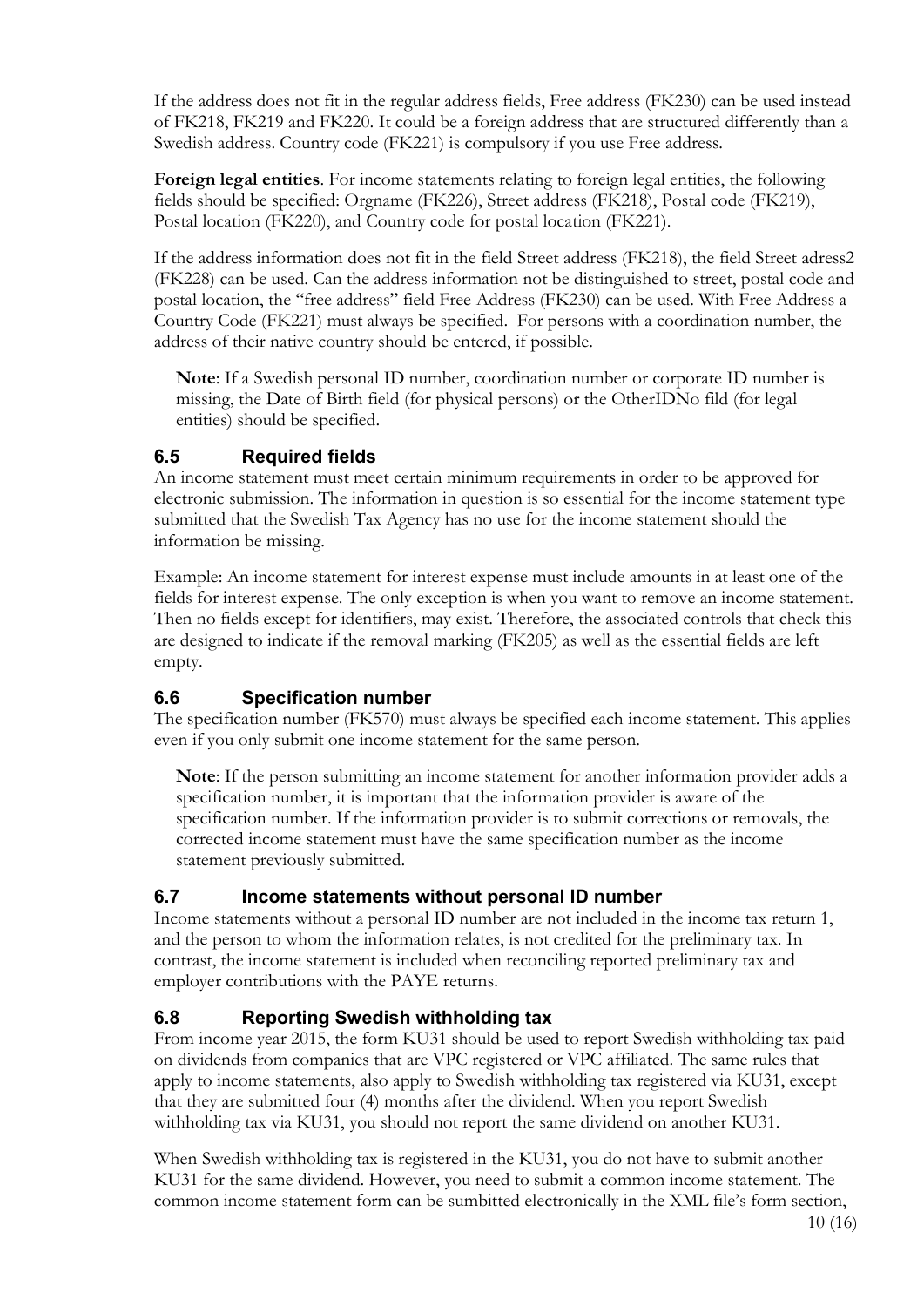which then becomes a separate form that can be corrected or removed in the same way as an income statement. You can also make additions to that form.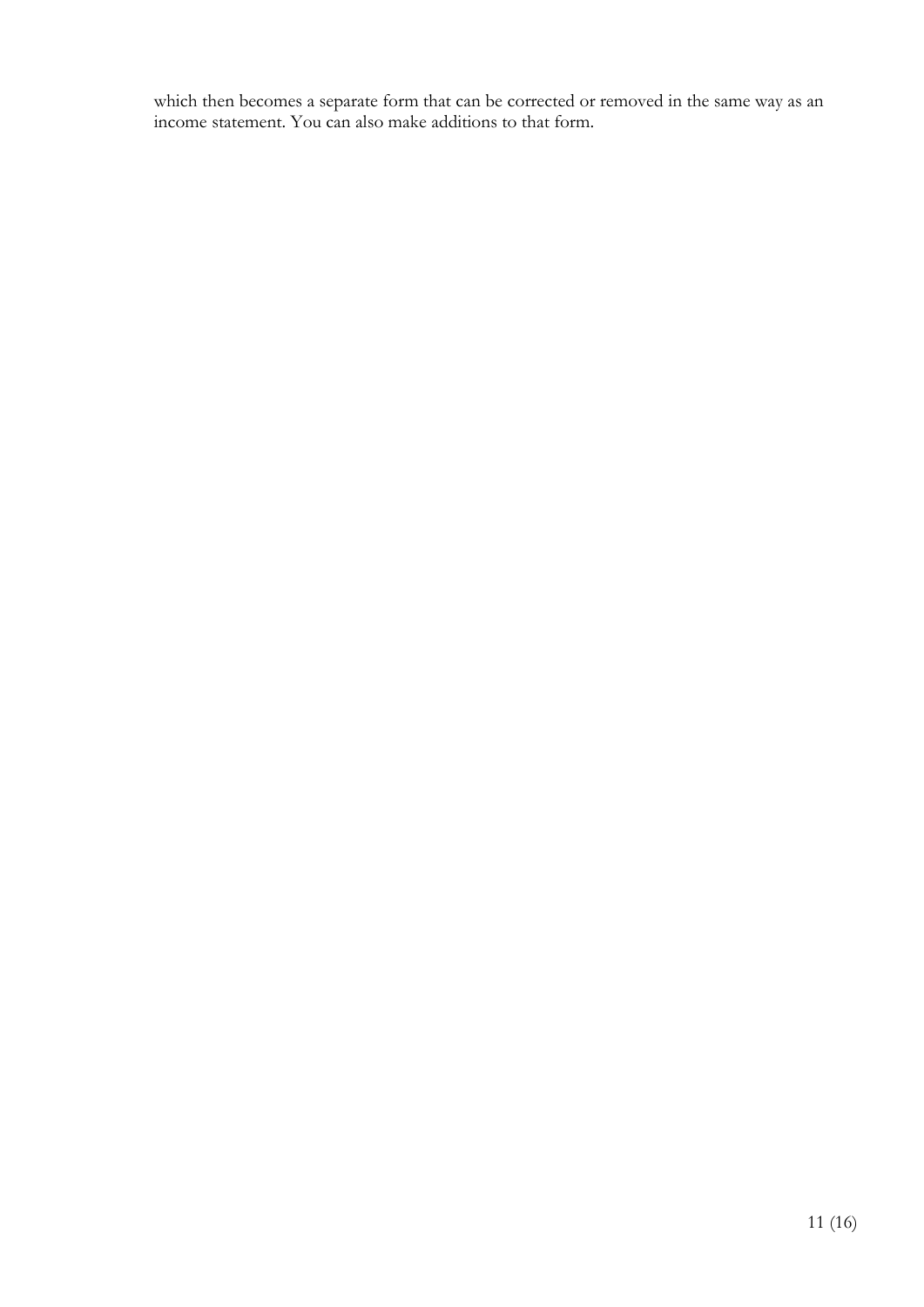#### 6.8.1 Identifiers of common income statement forms

The following criteria helps separate a common income statement form for Swedish withholding tax, from another common income statement form:

| KU type      | The name of the common income statement form is KupongS.      |
|--------------|---------------------------------------------------------------|
| <b>FK201</b> | The information provider's personal ID or corporate ID number |
| FK203        | Income year                                                   |
| FK572 or     | ISIN/OrgnrUtdelandeBolag                                      |
| <b>FK890</b> |                                                               |
| FK851        | Merchant number                                               |

These five fields are mandatory and must be specified in all forms. They are also important for corrections and removal, see the section Correction and removal.

#### 6.8.2 Correction of common income statement forms

A common income statement form can be corrected either through replacement or addition.

Correction through replacement. If you choose correction through replacement, you must send a new account with complete information about the dividend date and with the same identificators as the original account.

Correction through addition. If you choose correction through addition, you must enter a new merchant number. Since the addition has the same record date (FK853) as the original account, it is evident that it relates to a addition and not a new dividend. An addition can also contain negative values in the fields FK860–FK879.

# 7 Correction and removal

#### 7.1 Correction of income statements and withholding tax information

The income statements must be submitted to the Swedish Tax Agency no later than January 31st of the year following the income year. Corrected income statements must be submitted as soon as possible. Corrections submitted by March 1st at the latest are considered during the preprinting of the income tax return on paper. It is important that corrections are supplied continuously, without delay, as soon as they are produced. The reason is that the information is updated continuously in the electronic income tax return.

A modification made to a previously submitted income statement is considered to be a correction. An additional income statement, on the other hand, is considered as a completely new income statement."Note: Income statements that are reported correctly in the original report, should not be re-submitted.

A correction-income statement should be complete. In addition to the corrected information all information that has not been corrected must be included in the correction-income statement.

When correcting a previously submitted income statement, all the following identifiers should be specified: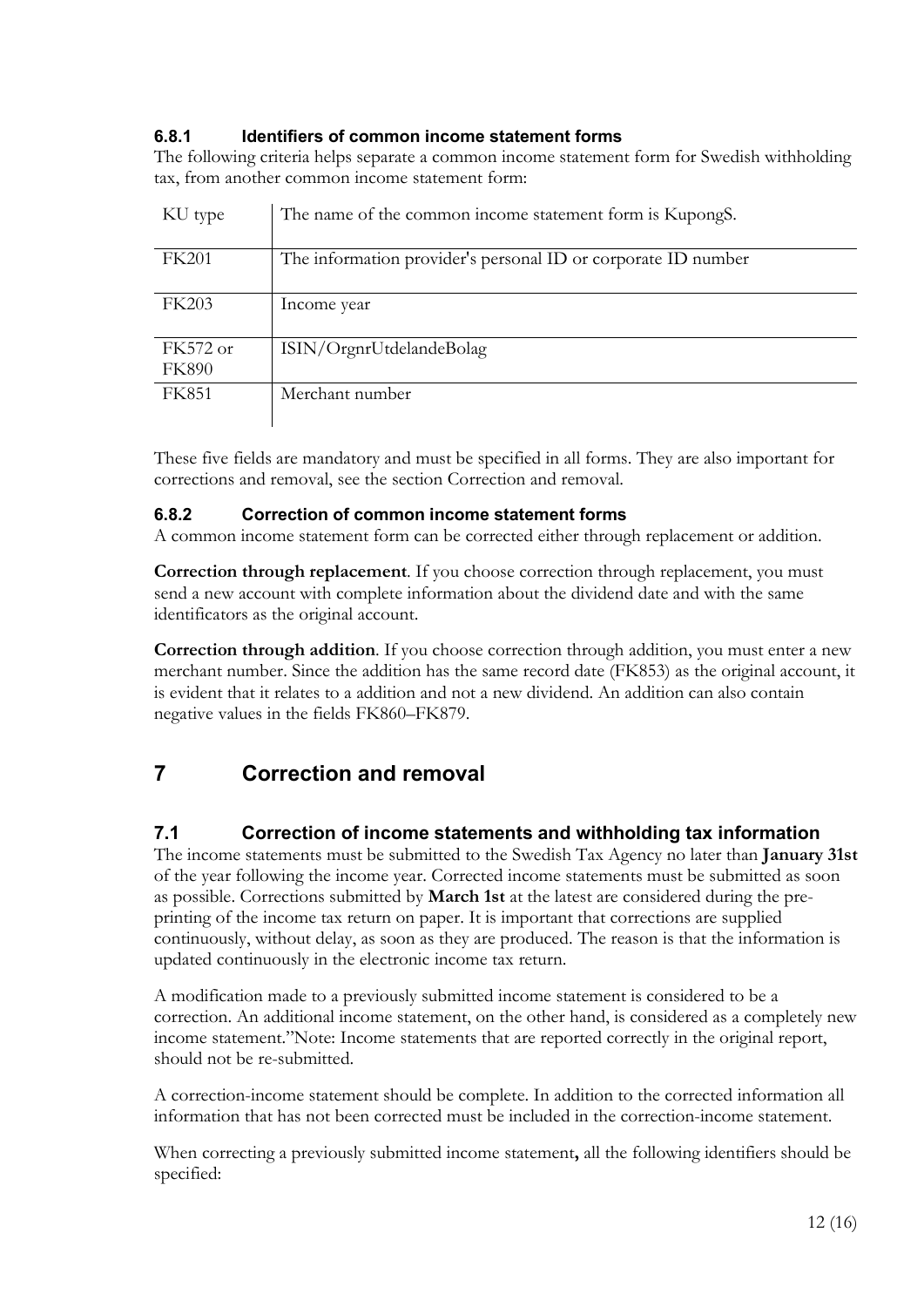| KU type      | The form that should be used for the income statements in question                                 |
|--------------|----------------------------------------------------------------------------------------------------|
| <b>FK201</b> | The information provider's personal ID or corporate ID number                                      |
| <b>FK203</b> | Income year                                                                                        |
| FK215,       | Whoever the income statement relates to. Personal ID, coordination number,                         |
| FK222 or     | or corporate ID number (FK215). Should none of these numbers exist,                                |
| <b>FK224</b> | specify date of birth for an individual (F222) or another ID number for a legal<br>entity (FK224). |
| <b>FK570</b> | Specification number (same as on the original income statement)                                    |

Information on Swedish withholding tax on dividends is corrected in the same way as common income statements, but the submission of withholding tax accounts must be completed no later than four (4) months after the dividend.

#### 7.2 Correction of income statement submitted for the wrong person

If an income statement has been submitted for the wrong person, two income statements must be submitted to correct the error. The incorrect income statement is removed, and a correct income statement is submitted, including the correct personal ID or coordination number or date of birth, and other relevant information.

#### 7.3 Removal of submitted income statements

Upon removal of a previously submitted income statement, removal marking (FK205) and all identifiers should be specified:

| KU type      | The form that should be used for the income statements in question                                 |
|--------------|----------------------------------------------------------------------------------------------------|
| <b>FK201</b> | The information provider's personal ID or corporate ID number                                      |
| <b>FK203</b> | Income year                                                                                        |
| FK215,       | Whoever the income statement relates to. Personal ID, coordination number,                         |
| FK222 or     | or corporate ID number (FK215). Should none of these numbers exist,                                |
| <b>FK224</b> | specify date of birth for an individual (F222) or another ID number for a legal<br>entity (FK224). |
| <b>FK570</b> | Specification number (same as on the original income statement)                                    |

No additional information may be included.

#### 7.4 Removal of entire income statements file

If something goes wrong and several, or even all, income statements in the file are found to contain incorrect information, the best action may be to remove the entire income statements file submitted. You do this by creating a removal file. A removal file includes all income statements from the original file, but all income statements have only identifiers and Removal marking (FK205) completed. No other information may be completed for a removal. When the removal file is submitted, all income statements from the previously submitted file are removed. You can then submit your new income statement file with the correct income statements. The latest income statements become current and valid.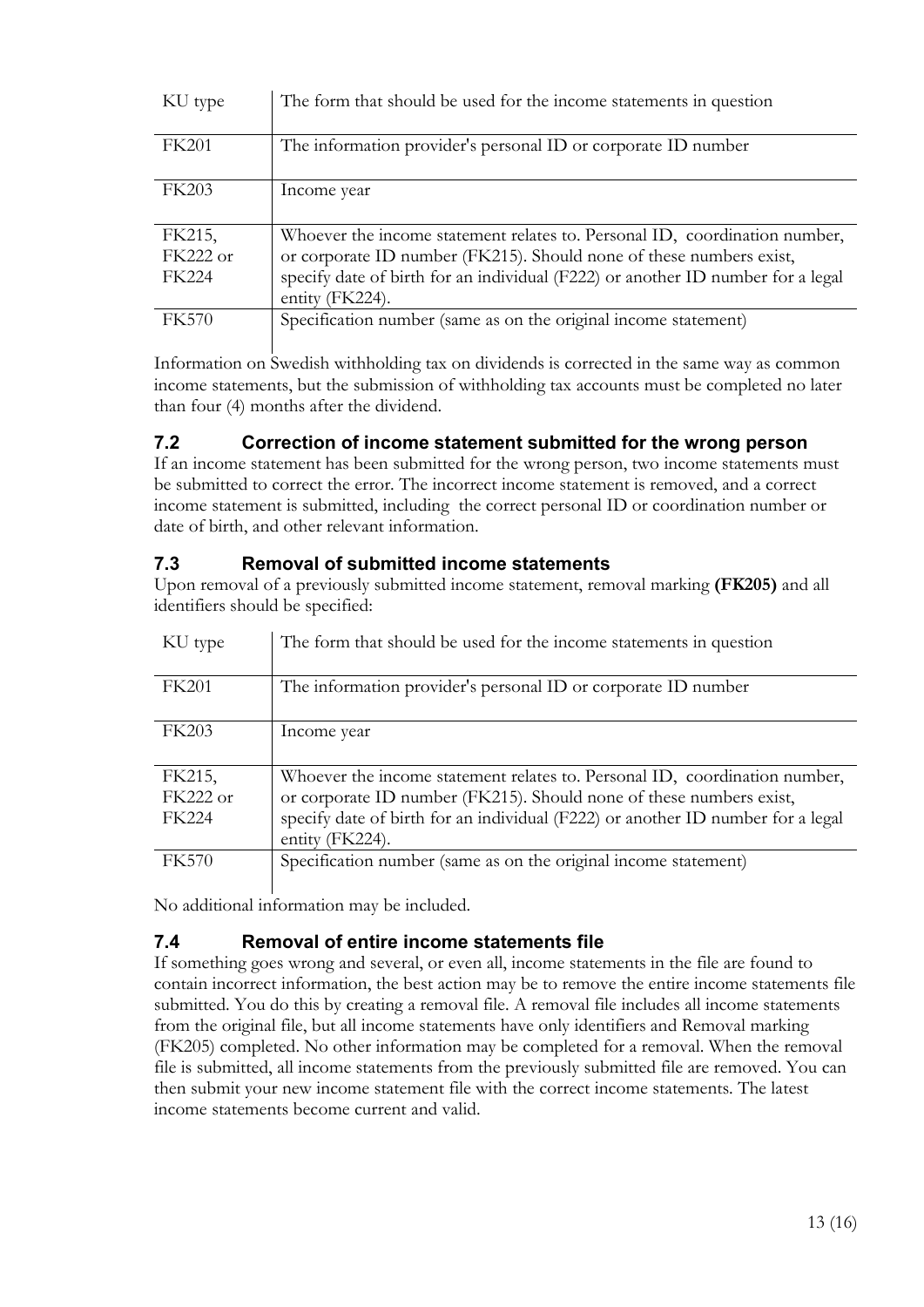# 8 Technical requirements and testing of new XML format

XML files can be tested via the Swedish Tax Agency's test service. The test service enables tests of income statement files for

- income year 2017 (schema version 3.1)
- income year 2016 (schema version 2.0)
- income year 2015 ( schema version 1.2)

Each file can contain income statements for one income year only.

#### 8.1 File size

The maximum size of files that can be transferred to each service are as follows:

- Test service  $-3 \text{ MB}$
- File Transferservice 200MB. If you have a file that exceeds 200 MB, you an divide the file. That allows you to submit your income statement even if your total file volume exceeds 200 MB.
- e-transport e- file size should not exceed 1 GB.

#### 8.2 File format

The following conditions apply for the file:

- The file format should be XML,with character encoding UTF8
- The following characters are replaced with HTML code in the XML file, and therefore cannot be used as field values:

| Character | Replacement |
|-----------|-------------|
| $\,<\,$   | <           |
| $\rm{>}$  | >           |
| &         | &           |
|           | '           |
| "         | "           |

#### 8.3 File content

The file may contain the following information:

- The file can only refer to one income year.
- The file may contain several information providers.
- The file name is optional.
- The maximum number of characters in the file name is 256.
- All characters are permitted in the file name. The character table UTF-8 is used.

#### 8.4 Range of values – Field types

Appendix 1 contains a description of the field types (data types, formats) to use in the income statement files.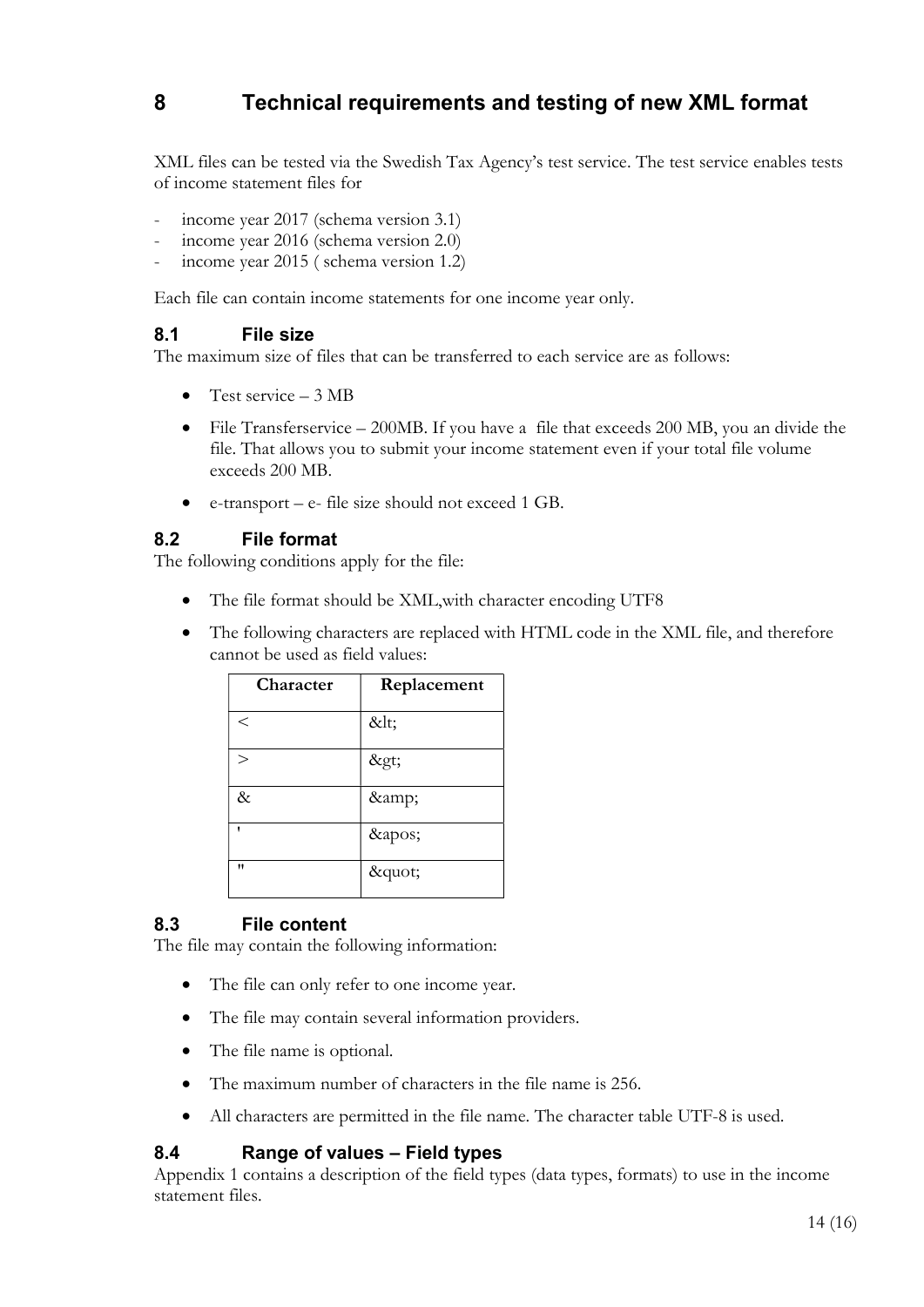#### 8.5 XML structure

The XML file is divided into the following sections:

- One section containing sender information
- One section containing common form information
- One or several sections containing income statement information

For hierarchies and structure for XML, see Appendix 2.

#### 8.6 Examples of XML files

As a complement to the XML structure described for income statements submission, sample files are also enclosed, see Appendix 4.

#### 8.7 Description of contents in fields

For a description of field content, see Appendix 3, Table of Contents in fields.

#### 8.8 Test of accounts in XML format

With the e-Service "Test file with income statements" you can test your XML file to make sure it is readable by the Swedish Tax Agency's systems. The test run generates a report on the test results.

Note: The test file cannot be larger than 3 MB.

Errors found are described in the report generetad by the test run. If you need help interpreting the error messages, use the website http://www.w3.org/TR/xmlschema-1/#outcomes as a reference.

## 9 Appendices

The technical specifications include the following appendices:

Appendix 1 Field types

Appendix 2 XML structure

Appendix 2b, List of fields, controls etc in excel-format (only in Swedish, Bilaga 2b)

Appendix 3 Contents in fields

Appendix 4 Sample files